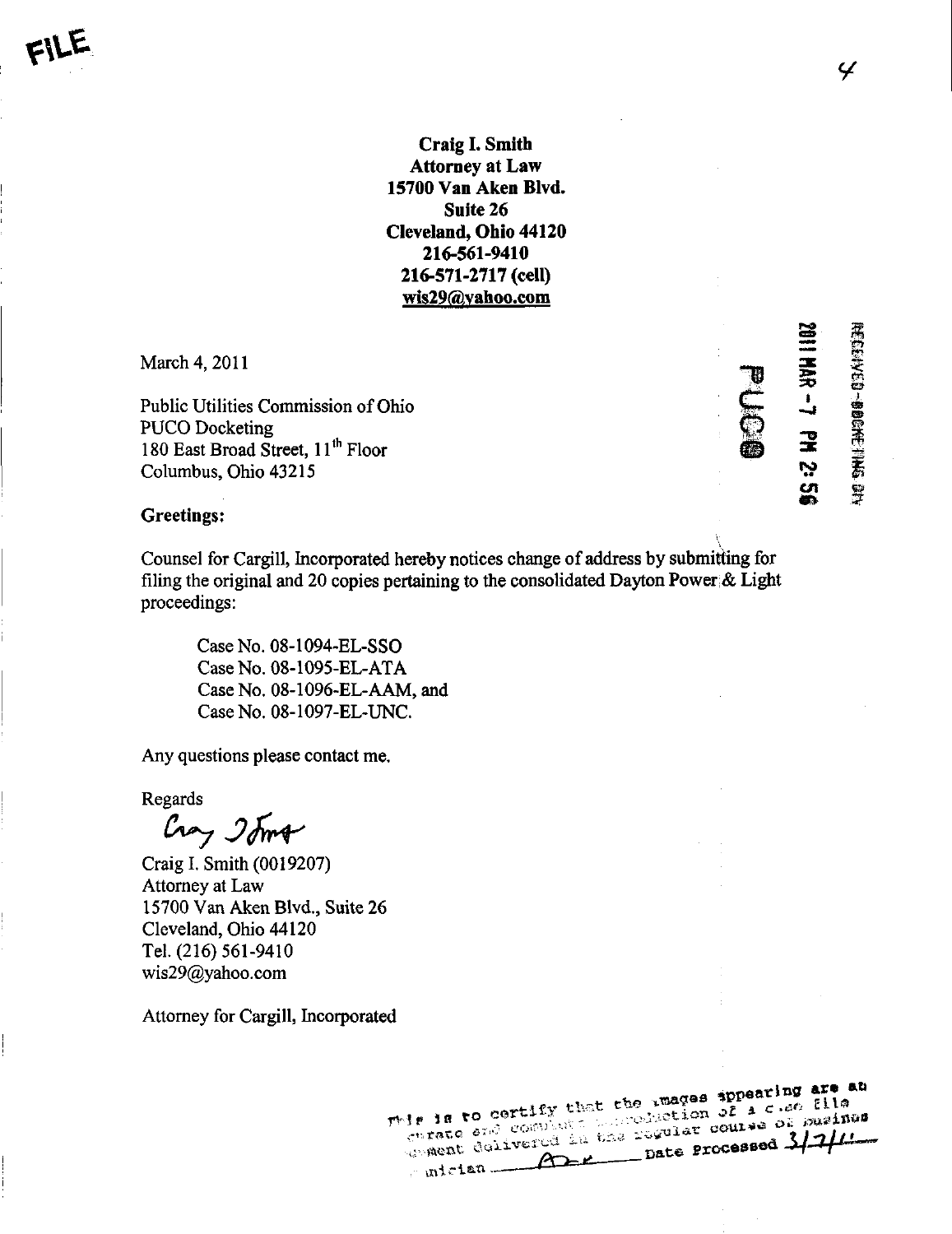## BEFORE THE PUBLIC UTILITIES COMMISSION OF OHIO

| In the Matter of the Application of<br>The Dayton Power and Light Company for<br>Approval of its Electric Security Plan                                         | Case No. 08-1094-EL-SSO |
|-----------------------------------------------------------------------------------------------------------------------------------------------------------------|-------------------------|
| In the Matter of the Application of<br>The Dayton Power and Light Company for<br>Approval of Revised Tariffs                                                    | Case No. 08-1095-EL-ATA |
| In the Matter of the Application of<br>The Dayton Power and Light Company for<br>Approval of Certain Accounting Authority<br>Pursuant to Ohio Rev. Code 4905.13 | Case No. 08-1096-EL-AAM |
| In the Matter of the Application of<br>The Dayton Power and Light Company for<br>Approval of its Amended Corporate<br>Separation Plan                           | Case No. 08-1097-EL-UNC |

## NOTICE OF ADDRESS CHANGE FOR COUNSEL REPRESENTING CARGILL, INCORPORATED

Counsel of Record for Cargill, Incorporated gives notice of the new mailing address as

shown below.

Respectively submitted

Craig L Smith (0019207) Attomey at Law 15700 Van Aken Blvd., Suite 26 Cleveland, Ohio 44120 216-561-9410 [wis29@yahoo.com](mailto:wis29@yahoo.com) 

Counsel for Cargill, Incorporated.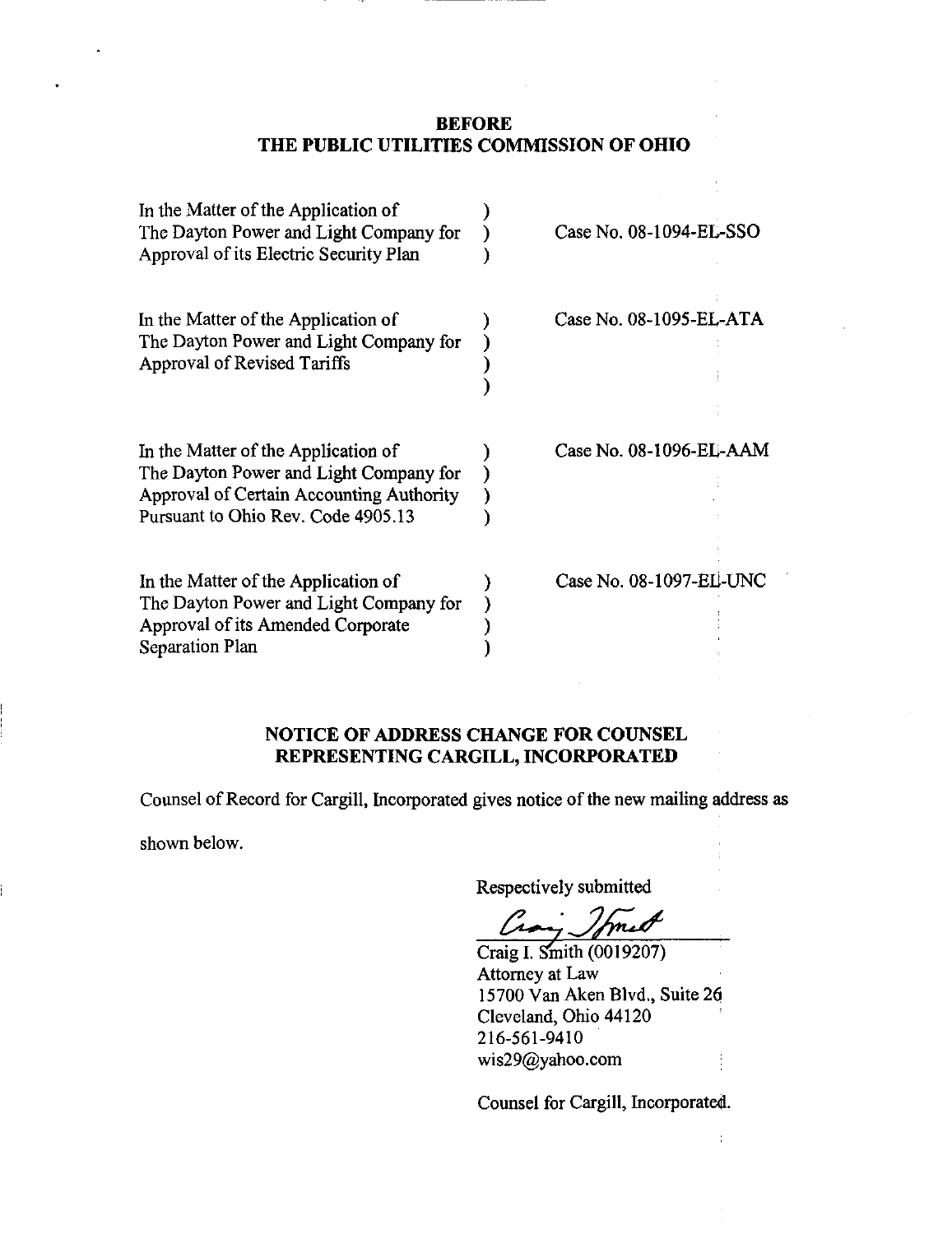## Certificate of Service

I certify serving by E-mail on March  $\mathcal Y$ , 2011 a true copy of the foregoing Change of Address Notice upon:

Craig I. Smith

Judi L. Sobecki The Dayton Power and Light Company 1065 Woodman Drive Dayton, OH 45432 [iudi.sobecki@dplinc.com](mailto:iudi.sobecki@dplinc.com) 

John W. Bentine Mark S. Yurick Chester, Willcox & Saxbe, LLP 65 East State Street, Ste. 1000 Columbus, OH 43215-4213 [ibentine@cwslaw.com](mailto:ibentine@cwslaw.com)  [mvurick@cwslaw.com](mailto:mvurick@cwslaw.com) 

Henry W. Eckhart 50 West Broad Street, Ste. 2117 Columbus, OH 43215 [henrveckhart@aol.com](mailto:henrveckhart@aol.com) 

David C. Rinebolt Ohio Partners for Affordable Energy 231 West Lima Street, P.O. Box 1793 Findlay, OH 45839-1793 drinebolt@aol.com

Richard C Reese, Counsel of Record Michael E. Idzkowski Assistant Consumers' Counsel Office of Consumers' Counsel 10 West Broad Street, Ste. 1800 Columbus, Ohio 43215-3485 reese@occ.state.oh.us [idzkowski@occ.state.oh.us](mailto:idzkowski@occ.state.oh.us) 

Richard L. Sites Ohio Hospital Association 155 East Broad Street, 15<sup>th</sup> Floor Columbus, OH 43215-3620 [ricks@ohanet.org](mailto:ricks@ohanet.org) 

Thomas J. O'Brien Bricker & Eckler LLP 100 South Third Street Columbus, OH 43215-4291 tobrien@bricker. com

Charles J. Faruki Jeffrey S. Sharkey Faruki Ireland & Cox P.L.L. 500 Court House Plaza S.W. 10 North Ludlow Street Dayton, OH 45402 [cfaruki@ficlaw.com](mailto:cfaruki@ficlaw.com)  jsharkev@ [ficlaw.com](http://ficlaw.com) 

Samuel C. Randazzo Joseph E. Oliker McNees, Wallace & Nurick, LLC 21 East State Street, 17<sup>th</sup> Fl. Columbus, OH 43215 sam@mwncmh.com joliker@mwncmh.com

David F. Boehm Michael L. Kurtz Boehm, Kurtz & Lowry 36 E. Seventh Street, Suite 1510 Cincinnati, OH 45202 dboehm@.BKLlawfirm.com mkurtz@BKLlawfirm.com

Larry Gearhardt Chief Legal Counsel Ohio Farm Bureau Federation 280 North High Street P.O. Box 182383 Columbus, OH 43218-2383 [lgearhardt@ofbf.org](mailto:lgearhardt@ofbf.org) 

Barth E. Royer Bell & Royer Co. LPA 33 South Grant Avenue Columbus, OH 43215-3927 [BarthRoyer@aol.com](mailto:BarthRoyer@aol.com) 

Gary A. Jeffries Dominion Resources Services 501 Martindale St., Suite 400 Pittsburgh, PA 15212-5817 [GarY.A.Jeffries@dom.com](mailto:GarY.A.Jeffries@dom.com)